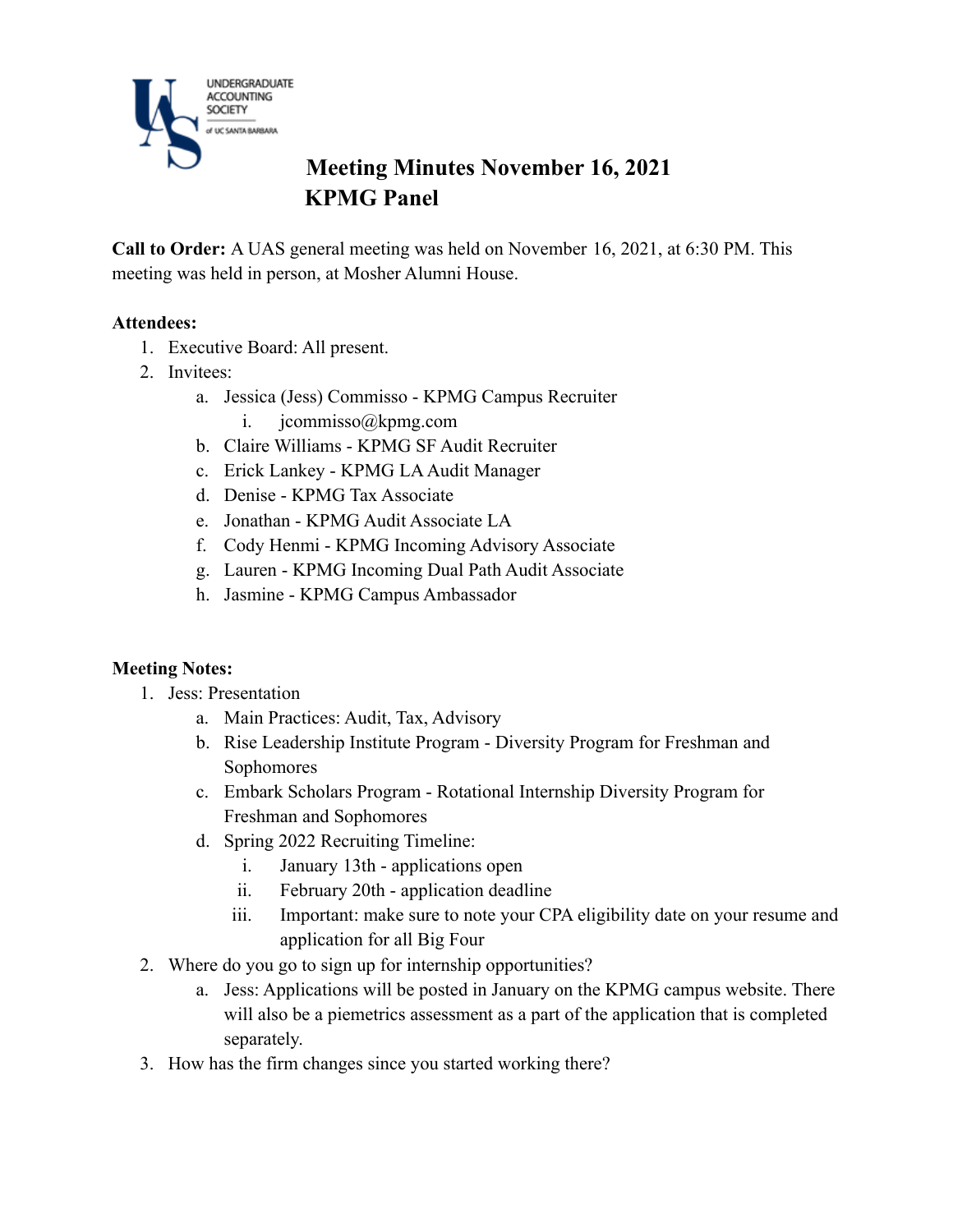

# **Meeting Minutes November 16, 2021 KPMG Panel**

- a. Erick: The company owned the KPMG lakehouse the KPMG campus for training with hotel rooms and a collaborative learning environment. With day to day work, has had some changes in clients throughout his time at the firm.
- 4. What does an internship at KPMG look like?
	- a. Lauren: Internship was fully online first week or so is training. After that, started working on different engagements. Worked on four different clients over the duration of the internship, all within different industries. One client was having their busy season, so got to see what that work load looked like. Also had a couple internship events where interns were able to meet each other despite the virtual environment.
	- b. Jess: Had an in person internship, which also contained training in the first week. Interns also get a transitional coach who can help with the transition and act as a mentor.
- 5. Is there a set date for the internships?
	- a. Jess: Typically starts mid-June and ends mid-August.
- 6. Can you take classes at the same time while taking the internship?
	- a. Claire: Interns can't take classes that are scheduled during business hours (9:00 am - 6:00 pm).
	- b. Lauren: Did foothill classes during the internship, which are completely asynchronous, but make sure to not take too many classes so you don't overexert yourself.
- 7. Being at a big company have you ever felt imposter syndrome?
	- a. Jonathan: During your first year, there are a lot of moments where you feel imposter syndrome, but that is what your team is for. Your team supports you and can help you to deal with the transition and give you a great learning experience.
- 8. What makes KPMG stand out above the other Big Four firms?
	- a. Cody: The build your own internship program is something that made KPMG stand out.
	- b. Jasmine: Loved the emphasis on diversity and inclusion at KPMG. KPMG has the Accelerate 2025 program - planning to establish more recruitment opportunities for those who are underrepresented by 2025.
- 9. What is the culture like at KPMG?
	- a. Denise: Started online, so might be a bit of a different experience than others have had. Starting at KPMG felt very homey - there were a lot of virtual events that allowed employees to connect and had a lot of support from her team.